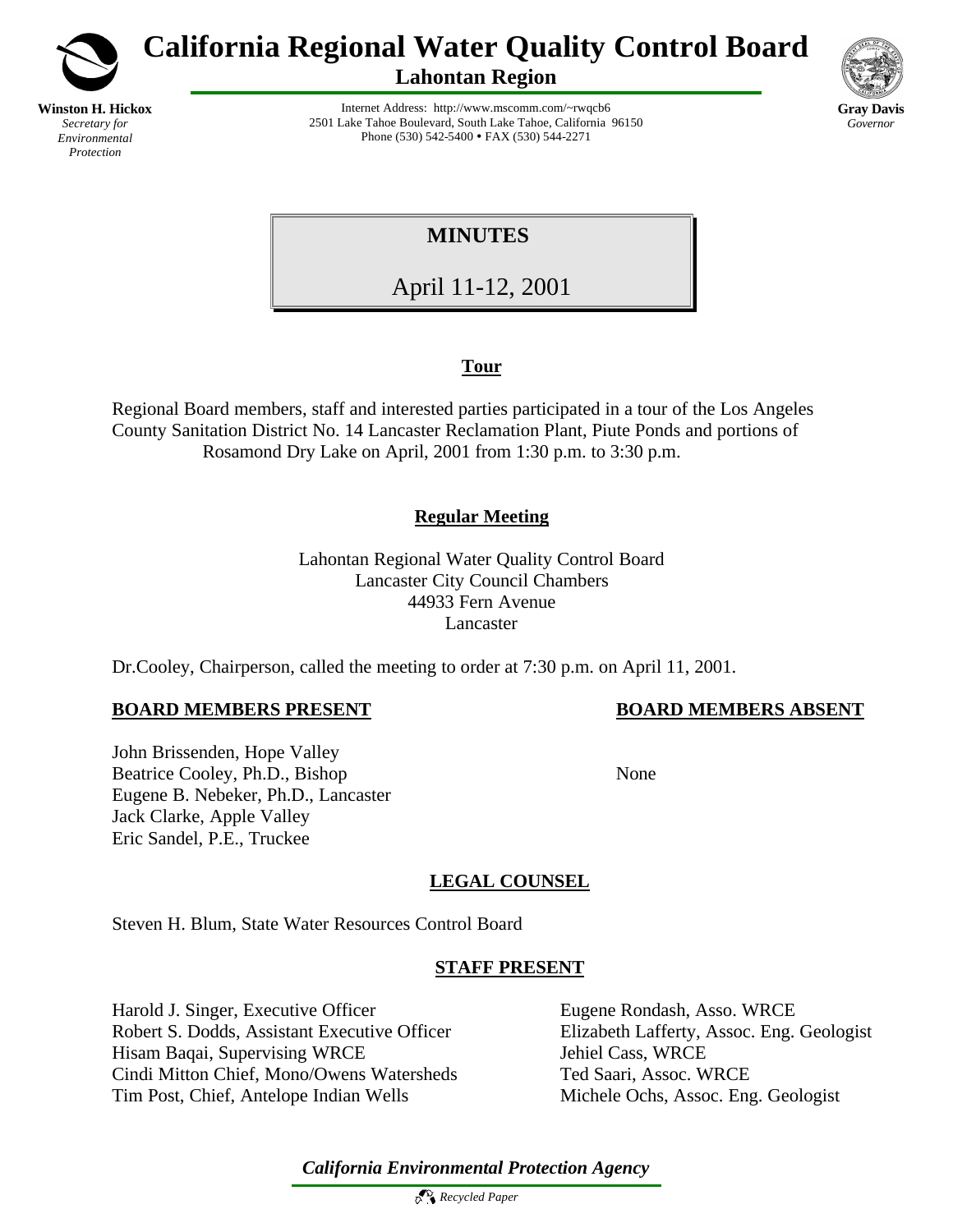#### MINUTES - 2 -

Mike Plaziak, Chief, Mojave Desert Curt Shifrer, P.E., WRCE Kai, Dunn, WRCE Pamela, Walker, Administrative Officer Lisa Dernbach, Sr. Specialist Eng. Geologist Marietta Christoffersen, Marietta

Susan-Marie Hagen, Executive Assistant

# **ADDRESSING THE BOARD**

Art Baggett, Chair, State Water Resources Control Board Wanda Deal, private citizen Daniel Van Holton, Citizens for Piute Wetlands Kathleen Cox, Bureau of Land Management Donna Davis, California Department of Fish and Game John Tancredi, IMC Chemicals Arzell Hale, IMC Chemicals Rod Jensen, IMC Chemicals Dr. Lawrence Leong, Kennedy-Jenks Consulting Rita Smith, private citizen Ronald Howell, private citizen Carl Ames, IMC Chemicals employee Charles Fuller, IMC Chemicals employee

Chair Bea Cooley announced Agenda Items 21 and 22 , (Los Angeles County Sanitation District No. 14), scheduled for the Thursday session, April 12, will not be heard by the Board due to the lack of a qourum. These items are tentatively scheduled for the June Board meeting in Bishop, subject to the Board receiving another Board member.

### **1**. **PUBLIC FORUM**

Mr. Baggett, Chair of the State Water Resources Control Board and the State Board liaison to the Lahontan Regional Board, gave an update on State Board activities and priorities for 2001.

Wanda Deal described the habitat that currently exists at Rosamond Dry Lake. She expressed concern that the proposed Board Order for Los Angeles County Sanitation District No. 14, would negatively impact the large numbers and varieties of birds that use this area as habitat, prohibiting overflow of Piute Pond to Rosamond Dry Lake. Ms. Deal was concerned that the Regional Board was not required to prepare a new CEQA document for the proposed action.

Mr. Singer responded that the draft of the permit that Ms. Deal reviewed has been modified. The permit that staff proposed to bring to the Board on April 12, regarding Items #21 and #22, no longer contains that prohibition. It was modified to be consistent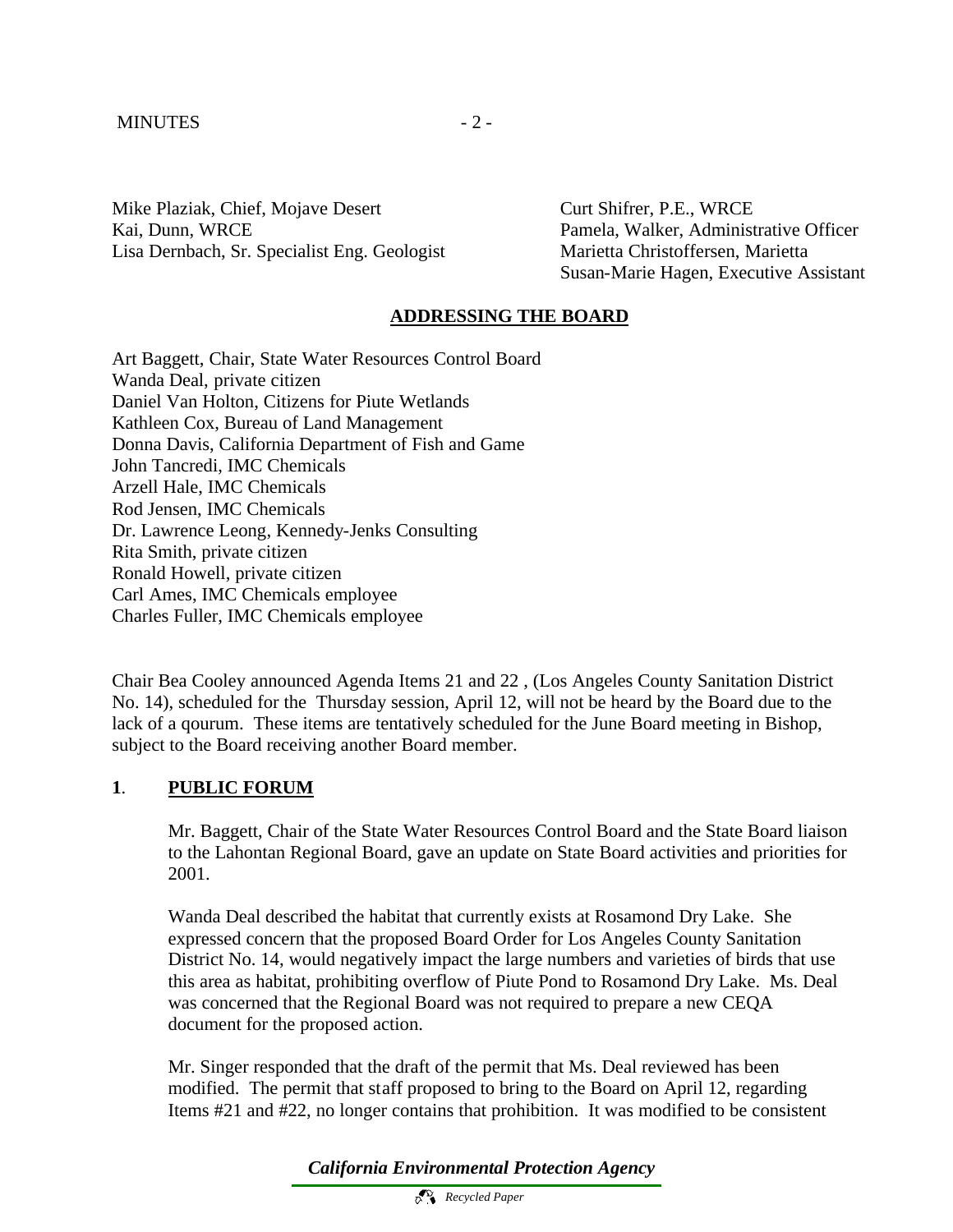with the existing waste discharge requirements which do allow stormwater-induced overflow from Piute Ponds to continue to Rosamond Dry Lake.

Mr. Van Holton addressed the Board regarding Item #4, Air Force Plant No, 42. He was asked to wait until that item on the agenda was addressed by the Board.

Rita Smith addressed the Board regarding Items #13-15. She was asked to wait until those items on the agenda were addressed by the Board.

# **2. MINUTES**

No minutes were presented to the Board for approval at this time. Minutes will be available at the May Board meeting.

# **3. ADOPTION OF UNCONTESTED CALENDAR**

That the following items remained on the Uncontested Calendar:

Item #5, Sawmill Class III Landfill Item # 6, Spring Valley Lake Association Item # 7, Ace Cogeneration Company Item #9, Molycorp, Inc., (as amended) Item # 11, U.S. Borax, Inc., (as amended) Item # 12, U.S. Marine Corps (as amended)

Item #4 was removed from the uncontested calendar. Item #10 was removed from the agenda.

• **Motion:** Moved by Mr. Sandel, seconded by Mr. Clarke **and unanimously carried** to adopt the Uncontested Calendar as proposed, incorporating amendments to Items #9, #11, and #12.

### **RECISSION OF WASTE DISCHARGE REQUIREMENTS**

**4. Air Force Plant No. 42; Wastewater Treatment Plant, Los Angeles County (6-94-51)** No presentation was made by staff. Mr. Van Holton, representing Citizens for Piute Wetlands, addressed the Board. His organization believes that Edwards Air Force Base should take more responsibility for the problem of Los Angeles County Sanitation District overflows into the Rosamund Dry Lake area since the District is now accepting the wastewater discharged from Plant No. 42. Mr. Van Holton answered questions from the Board.

> **Motion:** Moved by Mr. Sandel, seconded by Dr. Nebeker **and unanimously carried** to adopt Item # 4 as proposed.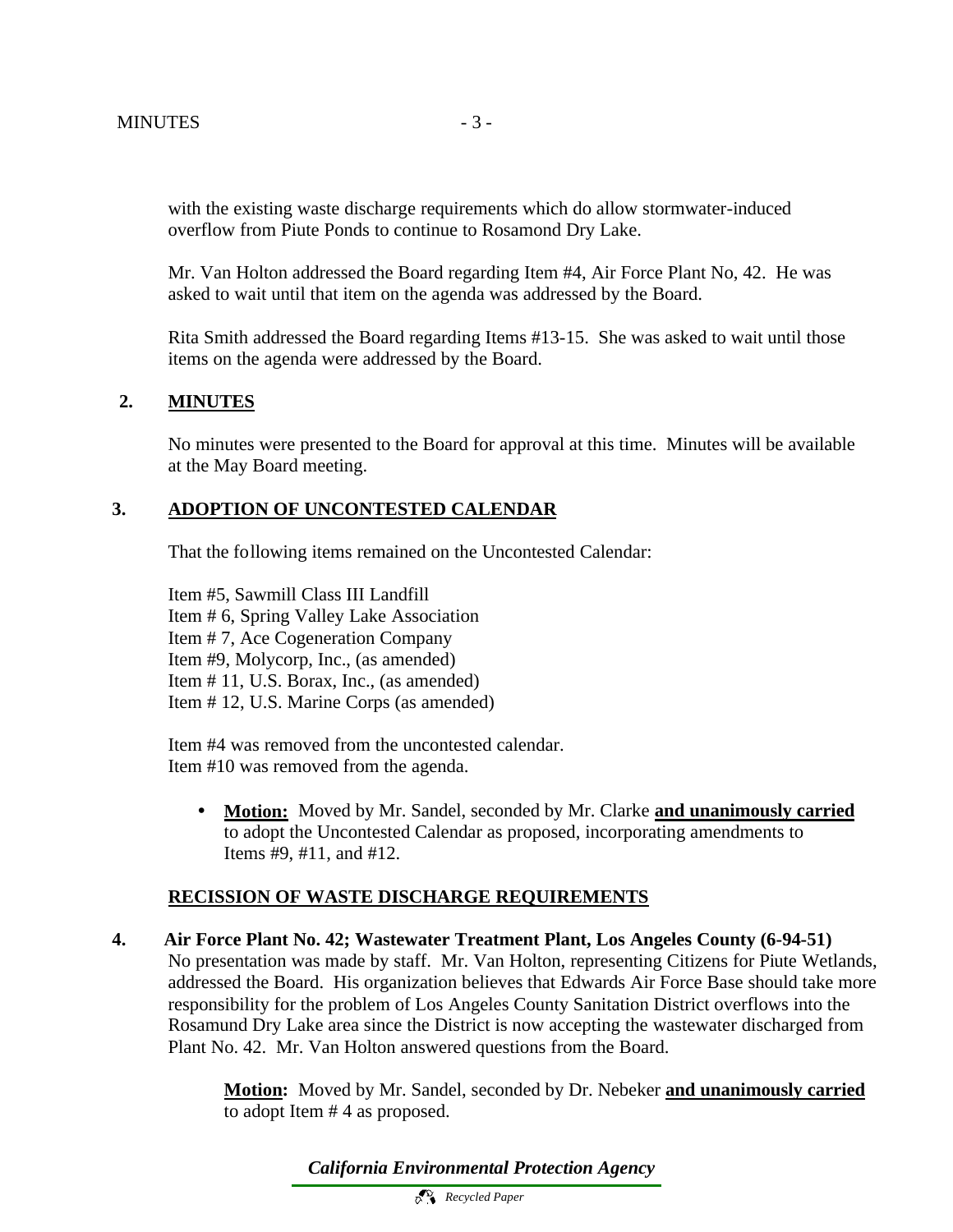# **REVISED WASTE DISCHARGE REQUIREMENTS**

# **8. Burlington Northern and Santa Fe Railway Company; Fort Irwin Road Land Treatment Facility, San Bernardino County (6-86-94)**

The staff presentation was made by Jehiel Cass. He briefed the Board on suggested changes to the proposed revised Board Order. Mr. Cass responded to questions from Board members.

**Motion:** Moved by Mr. Sandel, seconded by Dr. Nebeker **and unanimously carried** to accept the staff recommendation and adopt Item #8 as amended.

# **AMENDED WASTE DISCHARGE REQUIREMENTS**

- **13. IMC Chemicals, Inc., and the U.S. Department of Interior, Bureau of Land Management, Searles Dry Lake Operations – Argus Plant, San Bernardino County (6-00-52, A1)**
- **14. IMC Chemicals, Inc., and the U.S. Department of Interior, Bureau of Land Management, Searles Dry Lake Operations – Trona Plant, San Bernardino County (6-00-53, A1)**
- **15. IMC Chemicals, Inc., and the U.S. Department of Interior, Bureau of Land Management, Searles Dry Lake Operations – Westend Plant, San Bernardino County (6-00-54, A1)**

Cindi Mitton gave the staff presentation on **Items #13, #14, and #15**, amended waste discharge requirements.

The Board decided to hear the presentations and comments on all four IMC Chemicals, Inc. related items together: Items #13,#14, #15, and #16.

# **ENFORCEMENT ACTION**

**16.** *Public Hearing –* **Consideration of an Amended Cease and Desist Order – IMC Chemical, Inc., and the U.S***.* **Department of Interior, Bureau of Land Management, Trona and Argus** **Operations, San Bernardino County (6-00-61, A1)**

Chair Cooley opened the public hearing and administered the oath.

Cindi Mitton gave the staff presentation

Testimony by Dischargers

Arzell Hale, IMC Chemicals, Inc., (IMCC) addressed the Board and introduced the IMCC team that would be giving testimony supporting the request for an extension of the compliance schedule: John Tancredi; Rod Jensen, and Dr. Lawrence Leong.

*California Environmental Protection Agency*

 *Recycled Paper*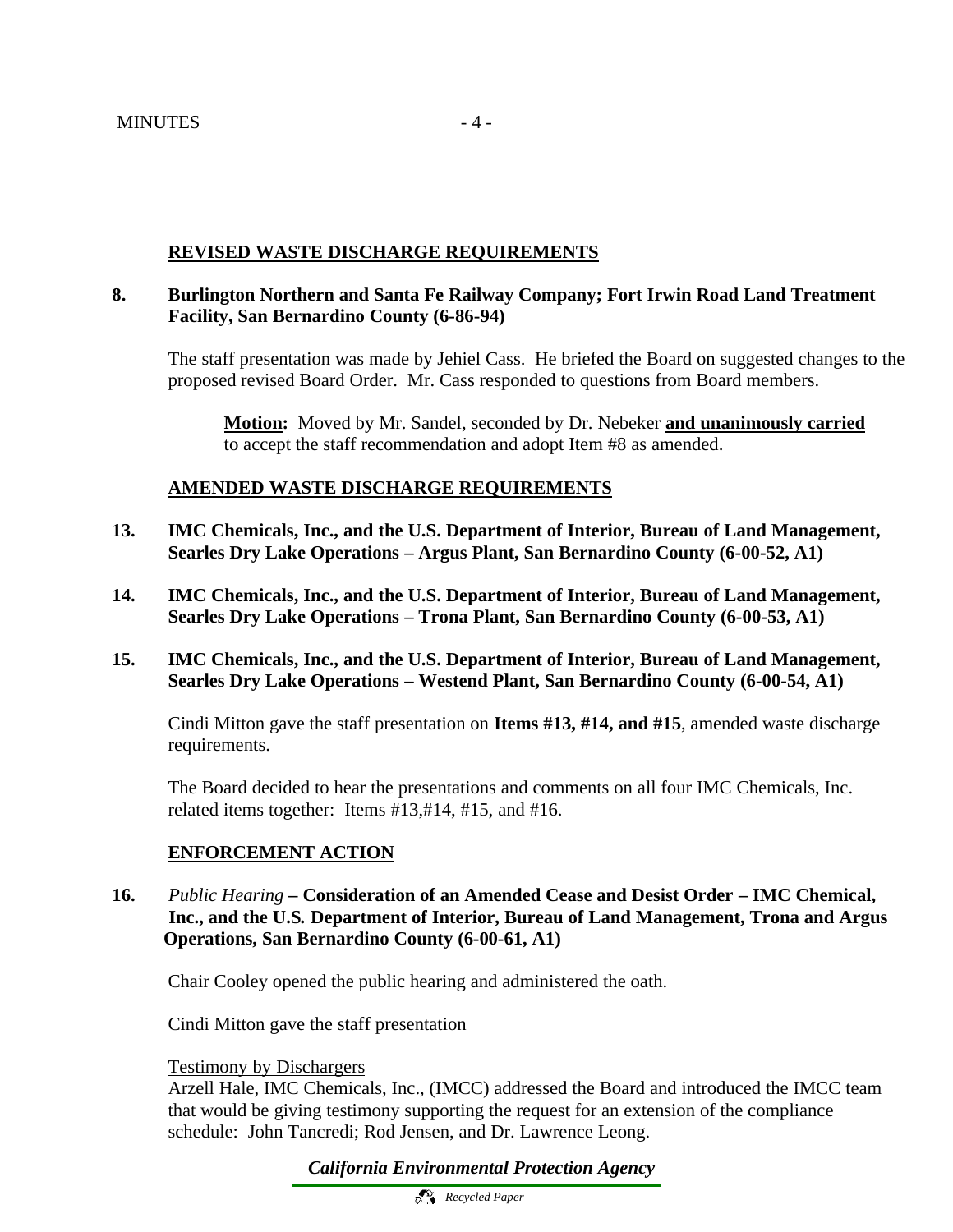The presentation included a brief recap of the 80 year history of solution mining at the Searles Lake site; dredge pond and winter surface lake conditions and the complex chemical make up at the site; progress to date including methods of hazing developed with the assistance of the Department of Fish and Game and used by the spill response team to deter birds and wildlife from approaching the lake; improved machinery and maintenance operations and procedures; more stringent controls over IMCC discharges at Searles Lake with improved detection and analytic techniques; significant progress in identifying and implementing source control, process changes and contaminant removal measures, and increased reduction in hydrocarbon levels in discharge wastes that are now below the interim levels established by the existing waste discharge requirements.

#### Testimony by Public Agencies

Kathleen Cox, representing the Bureau of Land Management. Ms Cox read a prepared statement from the BLM expressing concurrence with the recommended amended waste discharge requirements and the Cease and Desist Order

Donna Davis, representing the California Department of Fish and Game (DFG, read a letter previously sent to the Board. She summarized by saying DFG was basically in agreement with the proposed extension of the compliance schedule based on the progress that has been made. The concern DFG has is with the Trona facility, and adding 17 months to the previous compliance schedule. Good progress is being made with the combined efforts on bird rescue and on the daily discharges. DGF will remain an integral part of all the work that is occurring, and provide expertise and assistance to help achieve mutual goals. DFG will alert the Board and staff if there are any problems during the ongoing process.

Mr. Singer stated that the Regional Board has asked staff to report to them every other month on the status of compliance for IMC Chemicals. This status report will be included every two months in the Executive Officer's Report and can be made available to DFG prior to Board meetings.

Chair Cooley asked on behalf of the Board that DFG remain closely involved.

#### Testimony by Other Interested Persons

Rita Smith addressed the Board regarding a number of concerns about the proposed action. Chair Cooley asked Ms. Smith to indicate how her concerns related to the authorities of the Regional Board and to please address comments to the Board that fell within the scope of its authority. On more than one occasion, Chair Cooley requested that Ms. Smith conclude her statements. Ms. Smith presented her information and several photographs of employees and asked that they be included in the record.

Ronald Howell addressed the Board regarding the spills occurring inside the Trona facility. Chair Cooley advised Mr. Howell that any spills occurring within the plant were outside the perview of the Board and advised him to contact CAL-OSHA.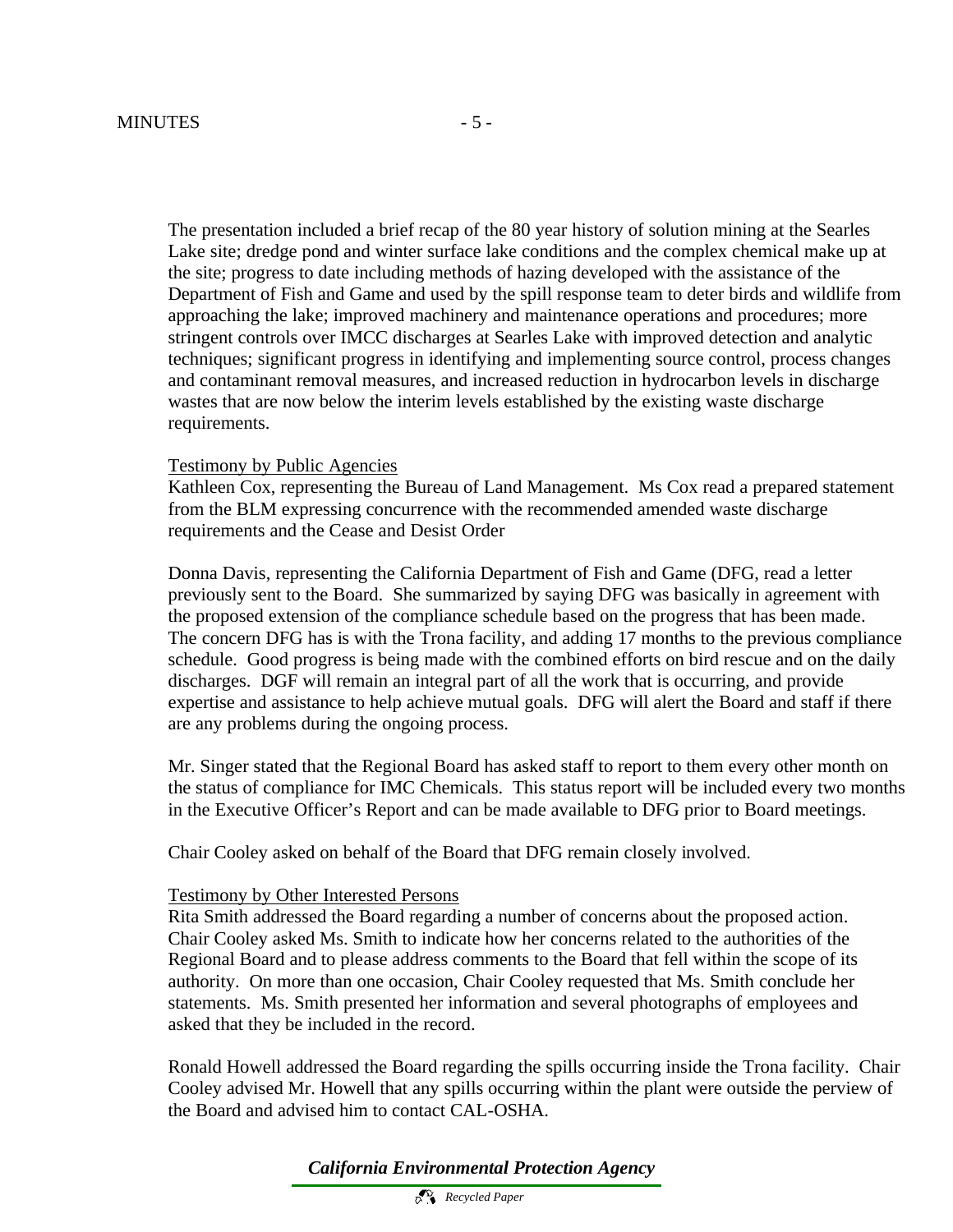Carl Ames addressed the Board. He is an IMC Chemical employee whose job it is to contain, confine and eliminate spills that occur at the plant and he verified that this was being done. He also stated that specialists are currently working with IMCC to address issues prior to a potential system failure.

Charles Fuller addressed the Board. He is an IMC Chemical employee who assists in spill containment and elimination. He reiterated Mr. Ames' comments and invited members of the Board to visit the plants with him so that he could demonstrate how clean up procedures are implemented.

#### Dischargers Response to Comments

Mr. Jensen pointed out the excellent cooperation and coordination between IMCC, the Regional Board and staff, BLM and DFG staff, and that things have progressed a great deal from the difficulties of the previous year. Much is now being accomplished through these joint efforts.

Board members asked questions regarding the presentations, and staff responded.

**Motion :**: Moved by Mr. Sandel, seconded by Mr. Clarke **and unanimously carried** to adopt staff's recommendation to amend the waste discharge requirements proposed in Item's #13, #14 and #15.

**Motion:** Moved by Mr. Brissenden, seconded by Mr. Sandel **and unanimously carried** to adopt Item # 16, an amended Cease and Desist Order as proposed.

**Roll call vote:** Voting "yes": Mr. Sandel, Dr. Nebeker, Dr. Cooley, Mr. Clarke, Mr. Brissenden. Voting "no": none.

#### **OTHER BUSINESS**

#### **17. Adoption of the 2001 Priority List for the Emergency, Abandoned, Recalcitrant (EAR) Account.**

Staff presentation by Lisa Dernbach. Staff recommended renominating two sites that were listed on the 2000 list: the Beacon Gas Station in Meyers and the Tahoe Tom's Gas Station in South Lake Tahoe. Lahontan is now actively cleaning up the Beacon site. Clean up responsibilities for Tahoe Tom's have been reassumed by the responsible parties. At the last Board meeting, a request was made by the attorney for Tom Erickson, one of the responsible parties for the Tahoe Tom's Gas Station, that the gas station not be added to this list again as the parties are currently cleaning up the site. Staff believes this action is required, as the responsible parties are currently not in compliance with one provision of the Cleanup and Abatement Order (CAO). The Attorney General's office has filed a complaint in the El Dorado County Superior Court at the Executive Officer's request, to have the responsible parties comply with the CAO. If this court effort should fail, or if the responsible parties do not have the funding to continue the clean up, the Regional Board may wish to take over clean up activities at this site again.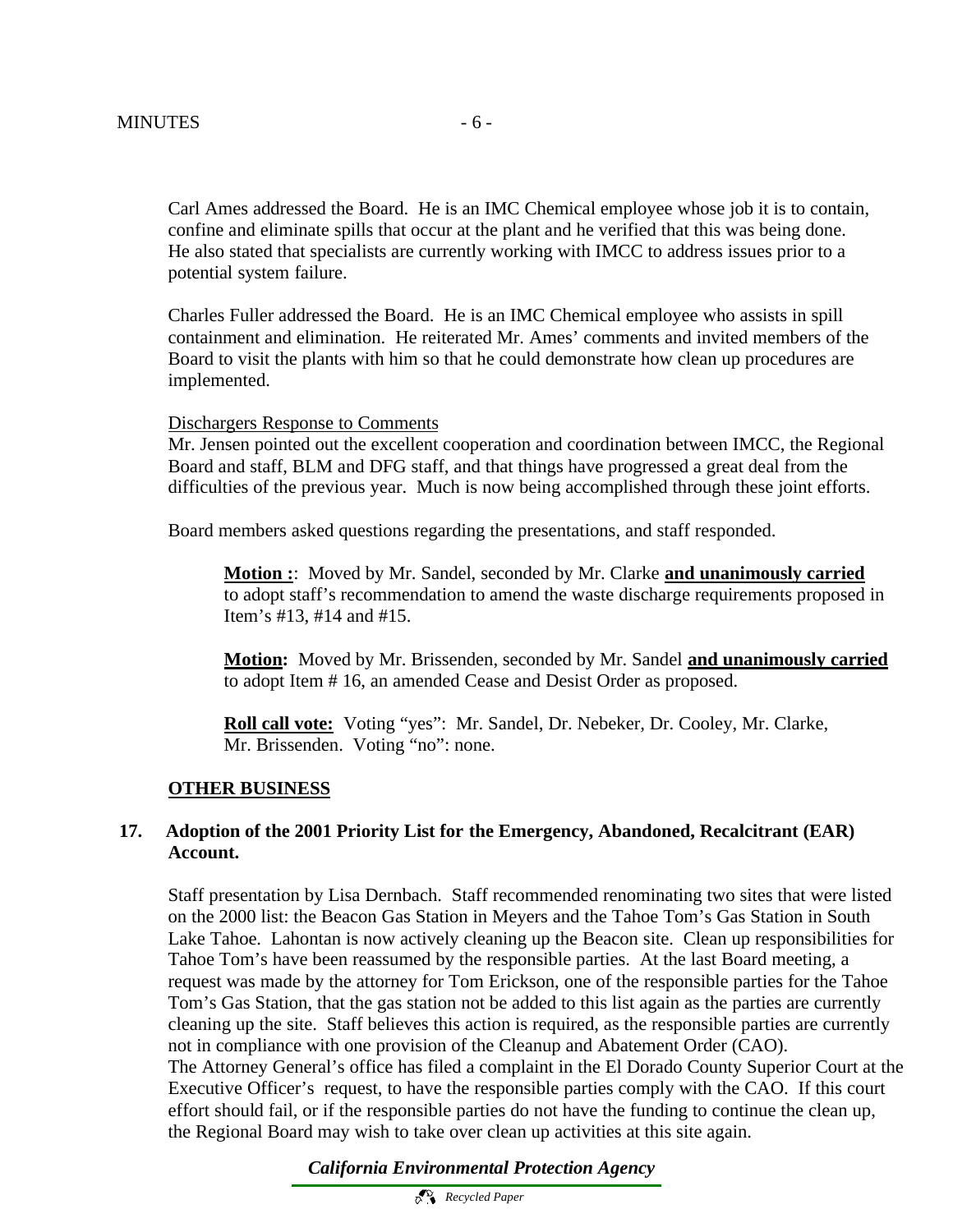Ms. Dernbach and Mr. Blum responded to questions from the Board.

**Motion:** Moved by Dr. Nebeker, seconded by Mr. Sandel **and unanimously carried** to accept staff's recommendation to adopt Item # 17.

# **18. Executive Officer's Report**

Mr. Singer highlighted several items from the narrative of his report.

### New Federal Regulations for CAFO's

EPA is proposing strict controls to reduce the amount of surface water pollution from large Concentrated Animal Feeding Operations (CAFO's). Within the Lahontan Region, there are a possible 15 dairies, some poultry and possible other CAFO's.

### Investigation of Dieldrin in Ground Water at former George Air Force Base The pesticide dieldrin, widely used from the 1950's through the 1970's, has been detected in ground water at this site since 1994 in concentrations that exceed the California Department of Health Service's Action Level for Toxicity. No source of dieldrin has yet been identified.

# Proposed MOU between Lahontan and USFS regarding the Zaca Mine/Colorado Hill mining area in Alpine County

There are a number of abandoned mine sites, including Zaca Mine, that the USFS is assessing prior to anticipated cleanup. The USFS has proposed a MOU to forward a cooperative approach to guide the clean up efforts at this time in lieu of a possible enforcement action. The USFS has decided to declare this area a CERCLA site under its authority as the land manager. This is similar to the process the Department of Defense uses to enact a facility clean up at its facilities. However, at this time, the USFS is not providing the level of commitment (timeframes, funding abilities, agreed dispute resolution processes, and acceptance of the Regional Board's Water Quality Objectives) necessary for Lahontan to accept the MOU.

### Regional Board's Remediation Efforts at the Beacon Gas Station in Meyers

The clean up of the ground water at this site may warrant the discontinuation of active groundwater clean up. At the May Board meeting in Tahoe, an item will appear on the agenda dealing with this site so that the Board can give direction to staff on this question of what final level of clean up is appropriate.

### Letters Received:

 from Nevada Division of Environmental Protection to the California Department of Water Resources- requesting the Department of Water Resources to provide some additional funding for Tahoe Truckee Sanitation Agency (TTSA). Nevada interests are attempting to have TTSA change its treatment process from a ion exchange unit, which uses salt and adds a loading to the Truckee River, to a biological nitrogen removal process that does not use salt. TTSA believes this would be a significant additional expense when it is already meeting state standards. In question is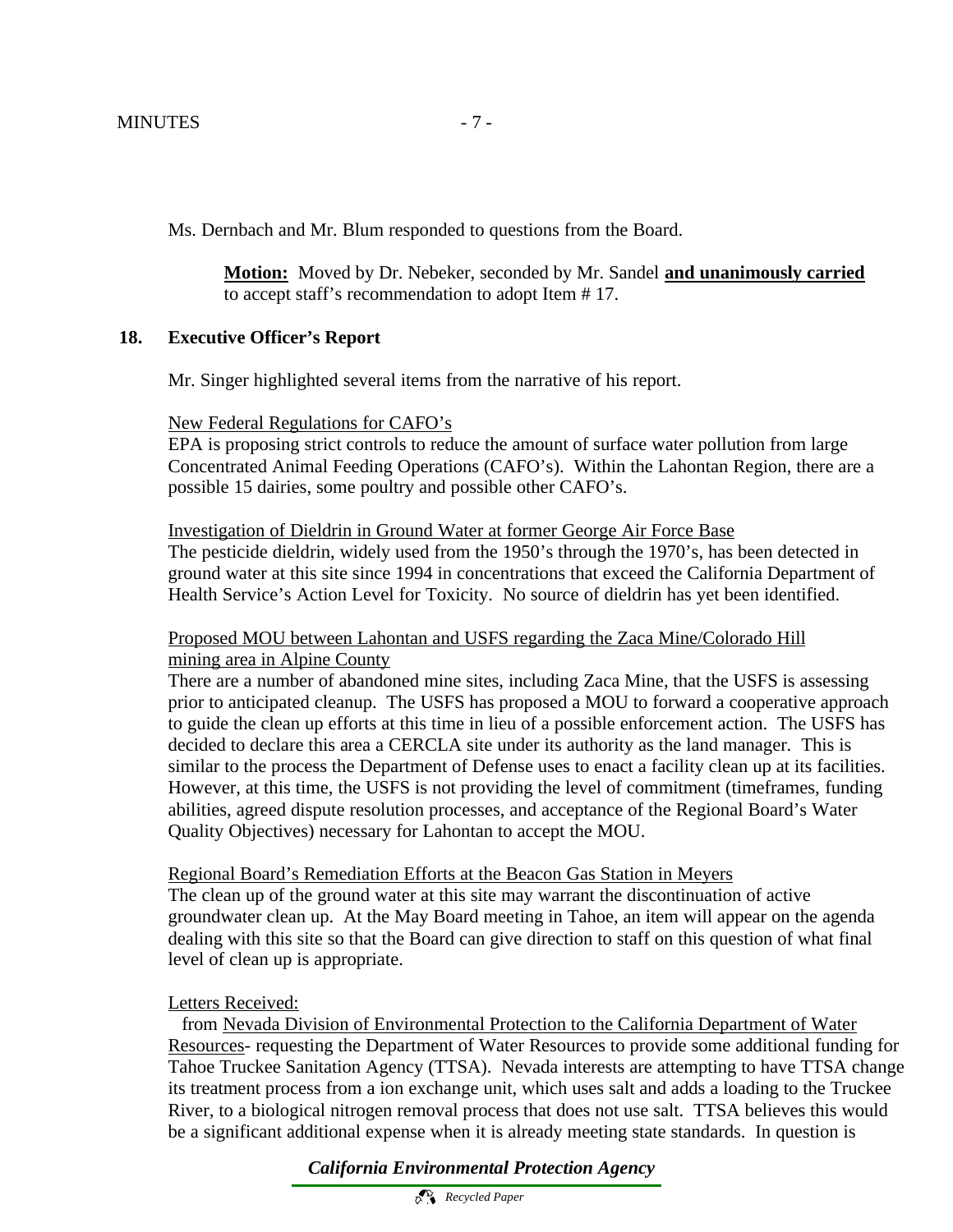whether California will fund this proposed TTSA expansion. The Truckee River Operating Agreement (TROA) is related to some of these issues.

 from Congressman Doolittle to Administrator Whitman at the US/EPA – requesting the USEPA to de-list Squaw Creek from the 303 (d) list, citing the Solid Waste Agency of Northern Cook County decision (SWANC), as a basis for this request. USEPA has not yet responded, but the Board will be informed at such time.

 from Mr. Schaarf, the attorney representing Tahoe Tom's, asking the Board to direct staff to withdraw its complaint – Mr. Singer has referred the non-compliance at this site to the State Attorney General's office which has filed a complaint. Staff's recommendation is that the Board does not discuss the item at this meeting. It is not listed on the closed session agenda because the filing of this item occurred after the agenda had been published, and therefore, discussion in open Board session would be required. This item will appear on the May Board Meeting, Closed Session agenda.

Reports Recently Issued from the State Water Board to the State Legislature (required by the Legislature as part of last year's State Water Board's budget). Mr. Singer will make copies of the Executive Summaries of the reports for the Board

# Highlights:

 1) Proposal for a Comprehensive Ambient Surface Water Monitoring Program. This report identifies monitoring needs and some of the Water Board's initial proposals to increase monitoring efforts in California.

2) California's 303 (d) Program which includes 303(d) listings, TMDL's and the results of the SB 982 Committee. This is a committee created at the Legislature's request, consisting of business groups, industry groups, environmental groups, and legislative representatives to assist and give guidance to the State Water Board on the programs mentioned. The committee has made recommendations for improvements to various State Water Board programs. Due to the importance of TMDL's in California and the fact that this program is rapidly growing, Mr. Singer feels that the Board should be aware of its future involvement in this process.

 3) Report Dealing with Enforcement Issues, specifically the Migden Mandatory Penalties This is a summary of what was accomplished in the last year. As Lahontan has very few NPDES permits in the region and its NPDES permit dischargers do acceptable work, Lahontan had no violations of NPDES discharges for 2000 that would have resulted in a Migden Penalty. Lahontan is the only region not listed in the report.

4) Needs Analysis requested by the Legislature – The needs analysis entailed reviewing the current budget situation and determining what would be necessary for the Regional Board to fully implement its core regulatory programs. This analysis includes only the core regulatory programs: NPDES; Chapter 15, stormwater; and water quality certification. Statewide, there are slightly over